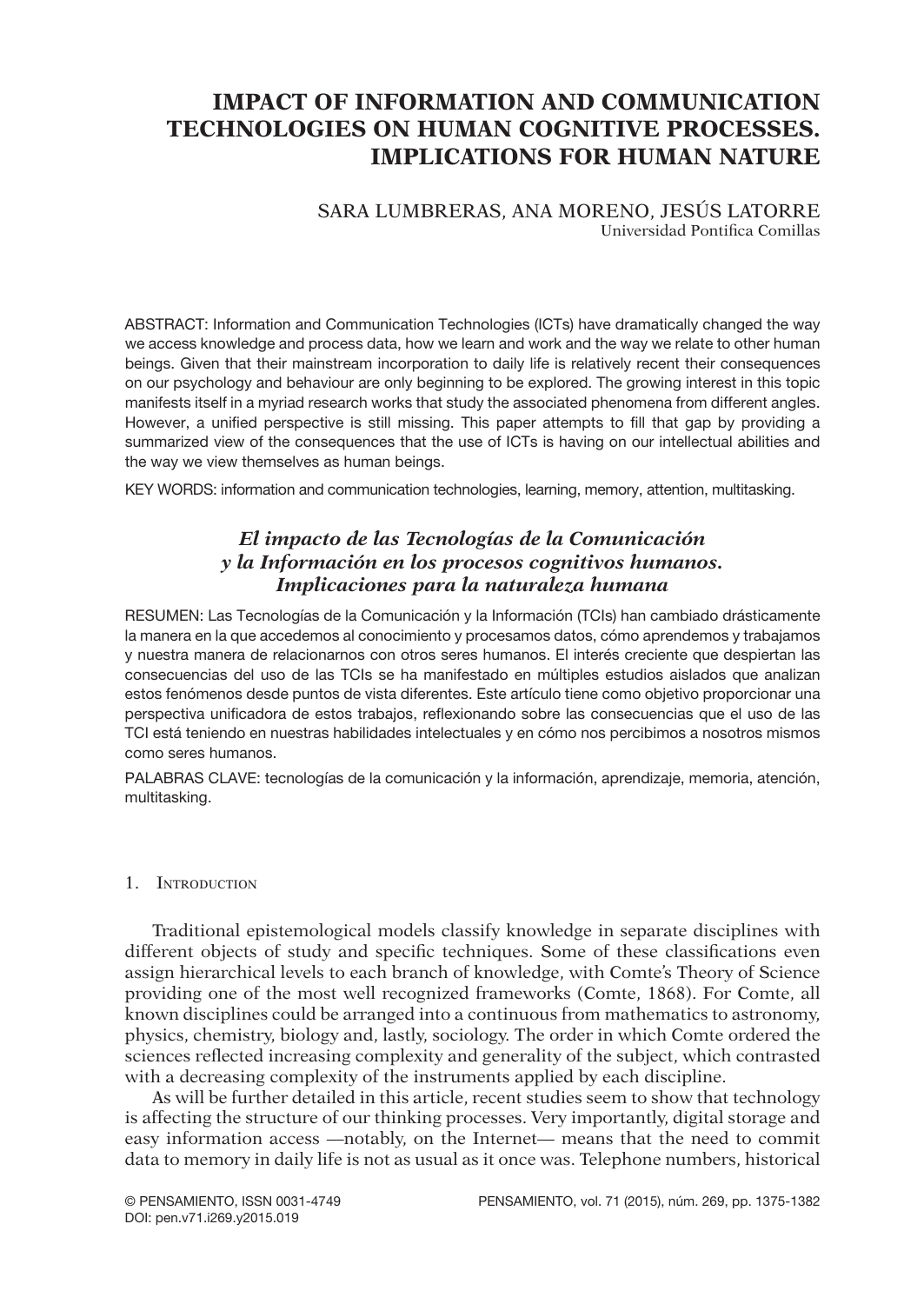facts, all sorts of general and personal information are readily available for anyone independently of their retentive abilities. Similarly, calculators and software tools such as spreadsheets have greatly reduced the need to perform arithmetic operations. ICTs are taking over these and other tasks, progressively decreasing their prevalence in the routine activities of the general population. A lack of practice can typically imply the degeneration of the capability itself. Whether or not this is the case has been the object of several studies which will be reviewed in this article.

ICTs have also modified the structure of the workday for a vast majority of the population. Office jobs are predominantly based on the use of computer tools, and electronic communications are essential. These professional communications, as well as the personal ones, create an interplay of constant interruptions that adds up to the multitasking load of a fast-paced environment. These changes certainly have an impact on productivity, which some research works have tried to objectively assess.

In addition, the availability of ready-made solutions for common problems has resulted on a decreased need for building solutions both at the workplace and at home. Computer code recipes, laundry tricks and step-by-step guides for almost everything can be found online. Has a «just google it» generation been born?

Finally, the fact that technology is taking over some of the activities that were once considered exclusively human casts doubts on precisely how the *humanity* of an activity should be defined.

This paper reviews these questions, providing with a general background on the most important studies that researched them, as well as paving the way for the reflection that seems son necessary at this time. The article is organized as follows. First, section I examines the impact that ICTs have had on our memory. Then, section II surveys the assessed consequences of ICTs on attention. Finally, section III presents a general perspective on the consequences of the previous points on independent thought and on the understanding of what is exclusively human.

#### 2. External vs. personal memory

Memories fade and retention is limited, but writing meant that the boundaries of personal retentiveness could be overcome and, moreover, information could be shared within a community. In addition, the possibility of keeping written records greatly reduced the need to memorize data. The lack of necessity and the consequent loss of practice have caused concerns that the ability to remember itself would be compromised since as early as Plato:

> «If men learn this, it will implant forgetfulness in their souls; they will cease to exercise memory because they rely on that which is written, calling things to remembrance no longer from within themselves, but by means of external marks. What you have discovered is a recipe not for memory, but for reminder. And it is no true wisdom that you offer your disciples, but only its semblance, for by telling them of many things without teaching them you will make them seem to know much, while for the most part they know nothing, and as men filled, not with wisdom, but with the conceit of wisdom, they will be a burden to their fellows.»1

<sup>1</sup> Plato, «Phaedrus», Penguin Classics, 2005 edition.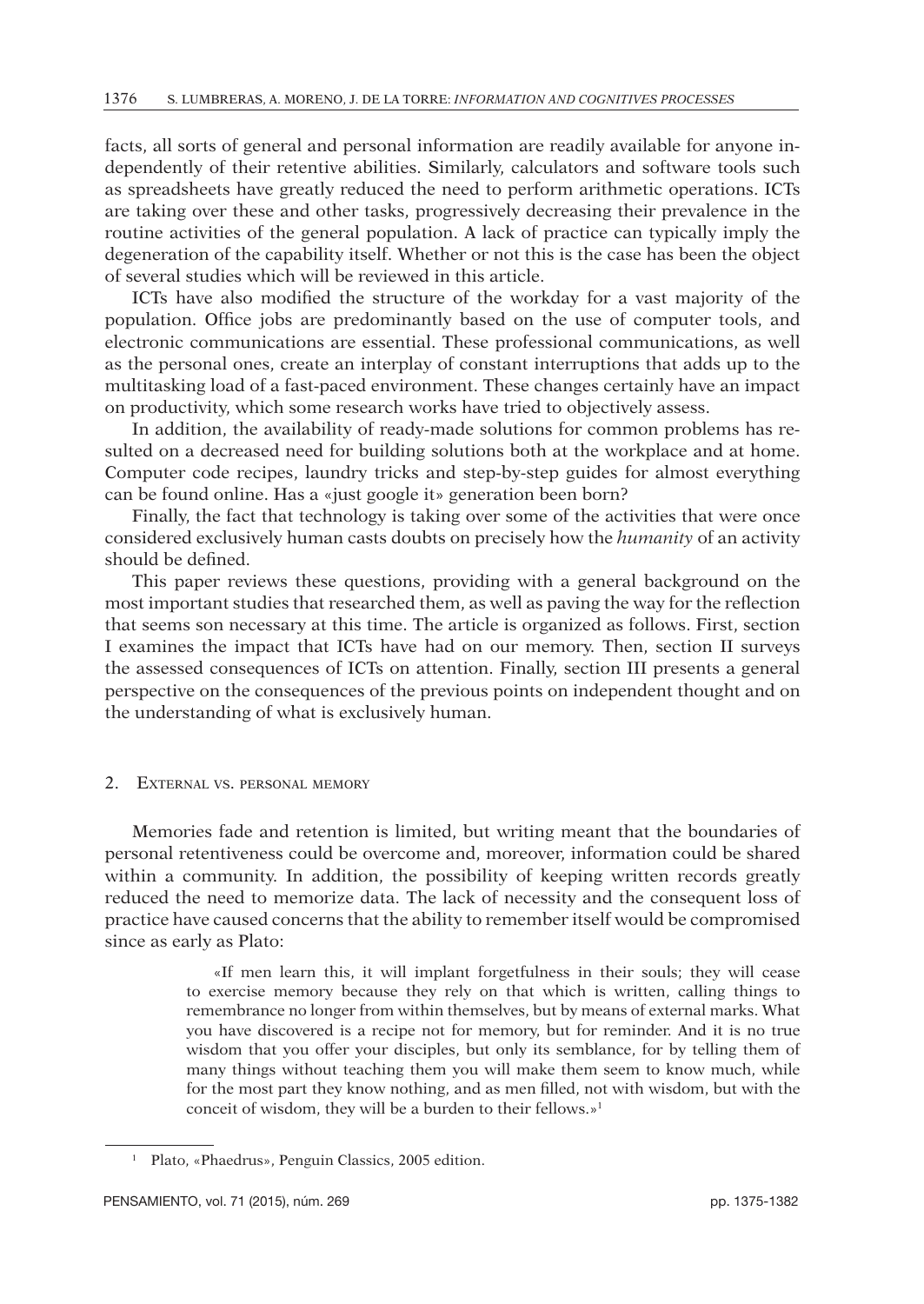ICTs have made it easier to store and access all kinds of information, dramatically increasing our external memory, so that this effect has been exacerbated. The main question is whether the ability to recall information actually deteriorates with the lack of practice, and what consequences that loss would have. Although memory studies have traditionally focused on memory-related conditions related to injury, disease or age<sup>2</sup>, recent studies have also focused on examining the relationship between recalling capability and exercise, with most works confirming that the lack of practice results in a deterioration of the memory ability itself<sup>3</sup>. Some authors have made a distinction between personal memory and external memory, with personal memory being divided into natural memory —with which the individual is born— and artificial memory, which can be developed by learning4 . Artificial memory then turns out to be a greatly important part of individual memory, and results greatly compromised as a result of any lifestyle changes that reduce the need for memorizing itself. In particular, Sparrow<sup>5</sup> has shown that when subjects expect to have future access to information, they have substantially lower rates of recall for the information itself and remember instead where to look for it. Our minds are built to minimize effort, and therefore ICTs minimize reduce the effort put into developing artificial memory.

Furthermore, there is some evidence that indicates that there has already been some deterioration in memory skills for the past couple of generations, with, for instance, our grandparents being able to recall their trips far better without relying on the visual clues provided by photographs. Some authors define a relationship between the changes in pedagogical methods over the past decades, which de-emphasized learning by memorization and have resulted in a decline in recall abilities<sup>6</sup>. There are already some voices calling for reintroducing elements such as poetry memorization into education, which has been shown to enhance text comprehension<sup>7</sup>.

ICTs are increasingly present in our daily lives, where they keep eliminating the need for memorizing data. In particular, mobile devices store our contacts, agendas and routes. Several publications have warned about the pernicious effect they are already having on our memories<sup>8</sup>. We can only imagine the impact that they will have in future generations but it seems that, for sure, the humanity of the future will struggle more than we do —and certainly more than our grandparents did— to recall information.

The consequences of this memory loss have been widely debated. On the one hand, memory and learning have a deep connection, and it was for a reason that «*Mnemosine, the goddess of memory, was also the goddess of wisdom and the mother of the muses*»9 .

<sup>2</sup> Rogers and Firsk (2006): «Cognitive support for elders through technology», *Generations*, 30(2), pp. 38-43; Samuel (1999): *Memory. Howe we use it, lose it and can improve it*. New York: New York University Press.

<sup>&</sup>lt;sup>3</sup> PARKER (2009): «A Different Kind of Memory: Examining the Effect of Technology through the Ages», *DJIM* **4**.

<sup>4</sup> Yates (1966): *The art of memory*. Rouledge and Kegan Paul editions. 5 Sparrow *et al* (2011): «Google effects on Memory: Cognitive Consequences of Having Information at Our Fingertips», *Sciencexpress*.

<sup>6</sup> Parker (2009): o. c.; Weiss (2000): «Memory and Learning», *Training and Development,* 54 (10), pp. 46-50.

<sup>7</sup> Muske-Dukes (2002): «A lost eloquence», *New York Times*, Dec 29.

<sup>8</sup> Briscoe (2000): «When computers chip away at our memories», *UNESCO Courier*, 53(12), pp. 44-45.; Carr (2008): «Is google making us stupid?», *The Atlantic*, July/August; JOHNSON-LAIRD (1988): *The computer and the mind: an introduction to cognitive science*. Cambridge University Press; Walshe (2008): «Who needs a good memory when there is google?» *The Christian Science Monitor*, 9.

<sup>9</sup> Radstone (2000): *Working with memory. An introduction*. Memory and Methodology, Berg.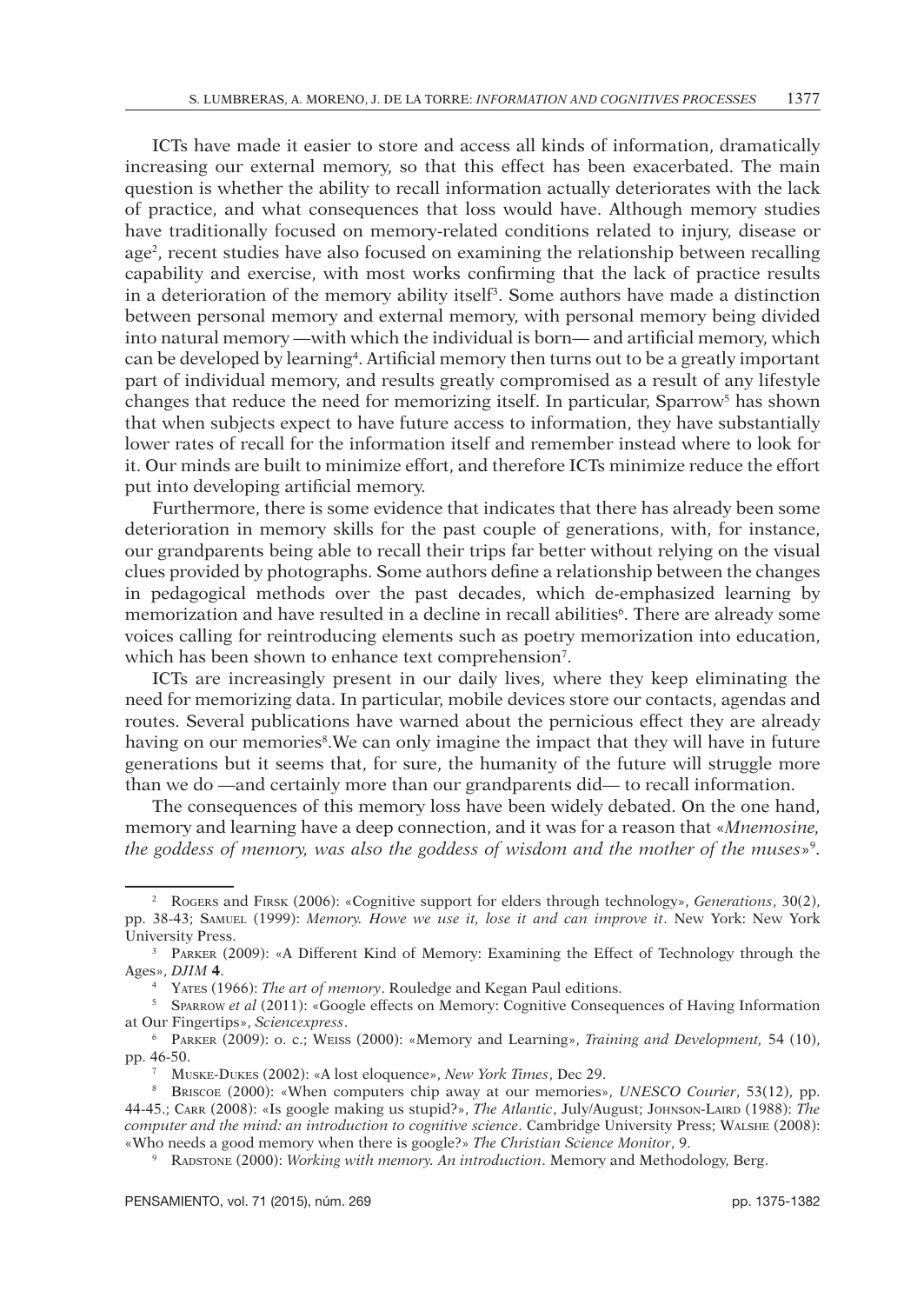On the other, there have been claims that the use of aids to memory frees energy and capacities to be used in other more interesting activities<sup>10</sup>. However, research indicates that this is actually not the case. First, it seems that the human brain's memory capacity is so high with respect to what is actually used that the concept of «saving memory» does not really make sense<sup>11</sup>. In addition, there does not seem to be any accumulative property of brain activity. On the contrary, the opposite might be true<sup>12</sup>, with individuals engaging in mentally demanding activities being more prone to undertake other intellectual challenges.

In the fifties, under the light of the latest developments of computer science, a view where the mind was an information processor and memory its data storage was popularized. This conception has however been abandoned as obsolete<sup>13</sup> and it is now understood that memory is an intrinsic part of the thought process. Personal memory is, thus, much more than mere data storage. Very importantly, critical and creative thinking can only be performed with the information readily available as personal memory, as they are dependent on a holistic understanding of the subject at hand. A writer can only include a word that was previously unknown to him in a poem if he reads it first and understands it, even though he might have the whole dictionary lying next to his pen and paper. If there is a physical effect that will impact an engineer's project, he would only be able to take it into account if he learns about it and fully understands it, regardless of the information on the phenomenon being widely available on the internet. This is, external memory and personal memory are intrinsically different in the same way that information is intrinsically different from knowledge<sup>14</sup>.

In addition, memories are the basic building blocks for self-identity. This idea has been widely discussed in the scientific literature<sup>15</sup>. It has also been explored in the arts. In «*Do androids dream of electric sheep?*»16, the book that inspired the film *«Blade runner»,* androids are given a set of photographs that articulate their life stories in order to give them an identity. In another film, «*Memento»*17*,* the plot follows a sufferer from retrograde amnesia, a condition which inhibits the formation of memories after a traumatic event. The movie shows his struggle to deal with daily activities and to find meaning. «*Black Mirror*», a British science-fiction TV series<sup>18</sup>, examines the possibility of keeping all memories with astonishing detail in an easily accessible high capacity record. However, contrary to what is portrayed there, memories kept externally do not contribute to our idea of self. They can be useful, bring to mind details that might have been forgotten or be a useful safety copy in case disease or age damage personal memory, but they cannot contribute to our identity simply because we can only have present what we already know.

<sup>17</sup> Nolan, «Memento», film produced in 2000

<sup>10</sup> Bush (1999), «As we may think», *Library Computing*, 18(3), pp. 180-188.

<sup>11</sup> Samuel (1999): o. c.

<sup>&</sup>lt;sup>12</sup> DONALD (1991): «An urgent matter of the mind». *The Globe and Mail*, Dec 26.<br><sup>13</sup> Johnson-Laird (1988): o. c.

<sup>&</sup>lt;sup>14</sup> FLORIDI (2009): «The Information Society and Its Philosophy: Introduction to the Special Issue on the Philosophy of Information, its Nature and Future Developments», *The Information Society*.

<sup>&</sup>lt;sup>15</sup> BLUNSTEIN (2008): *The moral demands of memory*. Cambridge University Press; Magnussen *et al*, «What do people believe about memory and how do they talk about memory?», *Everyday memory* , New York Psychology Press.

<sup>16</sup> Kirk (1968): *Do androids dream of electric sheep?.* Doubleday Editions.

<sup>18</sup> Brooks, «Black Mirror», TV series produced in 2011.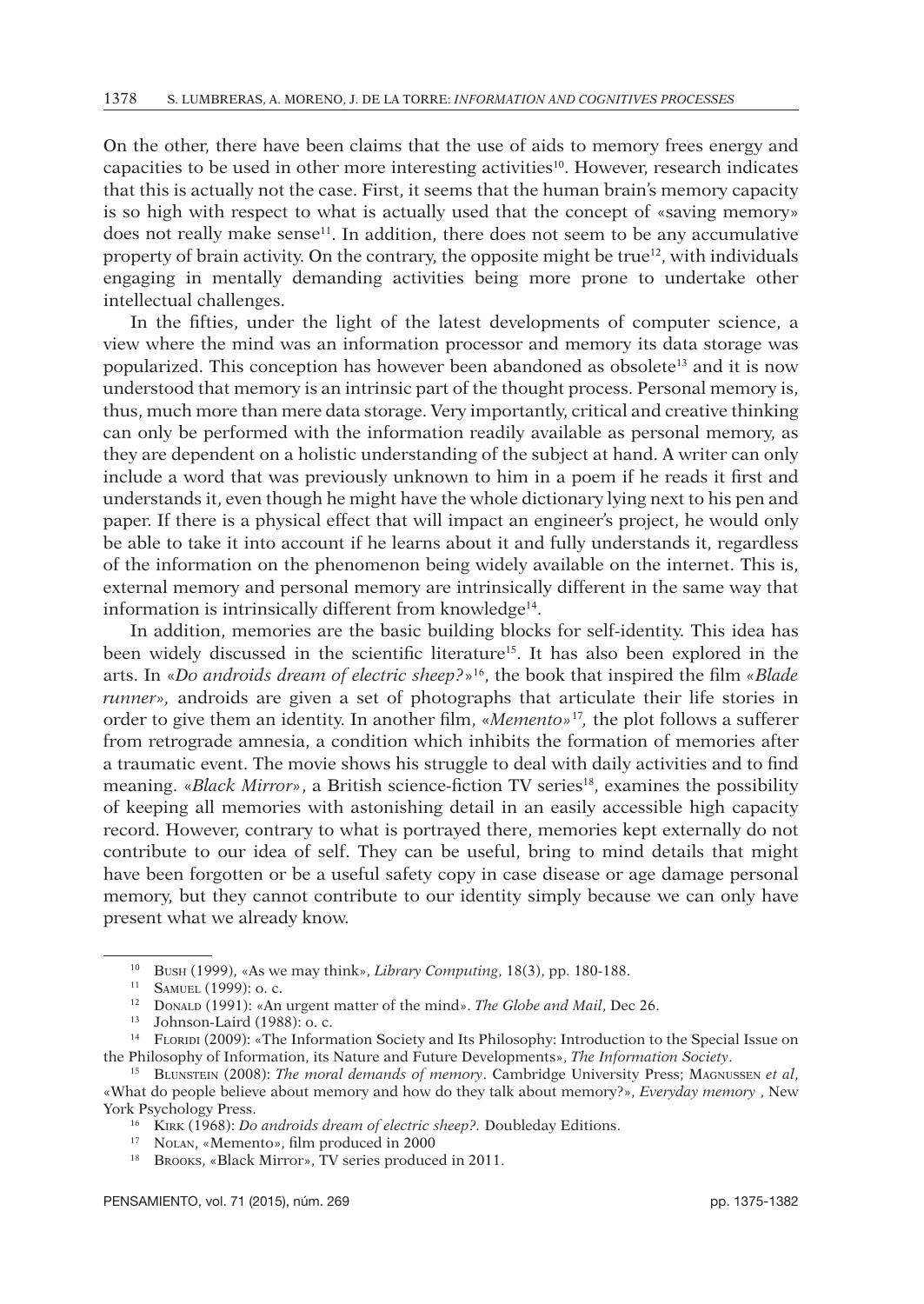It is also important to note that the superposition of the personal memories of a society conforms collective memory<sup>19</sup> and, with it, the collective identity of the peoples. It is common knowledge than collective memory often gets manipulated to serve a political role where it strengthens the power of the ruling authority<sup>20</sup>. In particular, a skewed education has always been one of the most powerful tools when indoctrinating the masses, proving effective to create support to seemingly extremist views. In addition, political decisions are taken only in the light of the past experience that is actively remembered by decision makers. Historical records are useful only when have been studied and reflected upon.

In conclusion, it seems clear that the lack of necessity when it comes to memory results in a degeneration of the mnemonic abilities, and that this process is already underway in the general population. Given the implications that a reduced memory has on creative thinking and personal and collective indentify, this should be a cause of concern.

#### 3. ATTENTION ISSUES AND MULTITASKING

The way that ICTs shape daily and work activities has shifted focus from a sequential scheduling, where a new task is started only after the completion of the previous one, to a multitasking environment with a myriad of distractions. This constant information inflow, very often larger than the maximum cognitive load we can process<sup>21</sup>, so that the new data cannot be translated into conceptual knowledge. This data overstimulation, too fast to be deeply understood, is worrying. In this sense, attention and memory are closely related realities, with a high correlation between them. Data that are learned with a more intense attention focus tend to be recalled better and, conversely, memory exercises promote attention<sup>22</sup>. In addition, memory and attention are the essential factors of reflection, which is the essential ingredient for critical and creative thinking23.

It can easily be seen that the hypertext structure of web content is fundamentally different to that of a book. It has been shown<sup>24</sup> that the way individuals scan websites is nothing but continuous: after probably reading the whole first paragraph, subjects start skipping text in a diagonal fashion. The study<sup>25</sup> provides with clues to take advantage of these findings to organize document structure so as to make it more efficient for advertising purposes. This scattered structure, together with the sometimes overwhelming number of interruptions (phone, email notifications, chat messages), results in a shattered attention.

It is necessary to distinguish between external and internal interruptions. External interruptions are out of the individual's control, like a phone call or an unannounced visit. Internal interruptions come from the individual himself and constitute the task switches that the subject chooses to perform, or intruding thoughts like involuntarily recalling a memory or compiling a mental list of things that need to be done. Similarly,

<sup>&</sup>lt;sup>19</sup> BLACKMORE, «High on technology- Low on memory: Cultural crisis in Dark City and the Matrix». *Canadian Review of American Studies*, 34(1), pp. 13-54.

<sup>&</sup>lt;sup>20</sup> BLUNSTEIN  $(2008)$ : o. c.

<sup>&</sup>lt;sup>21</sup> Carr (2008): o. c.

<sup>&</sup>lt;sup>22</sup> Carr (2008): o. c.

<sup>&</sup>lt;sup>23</sup> VALKENBURG (2012): «Attention, Reflection and Distraction: The Impact of Technology on Learning», working paper.

<sup>24</sup> Nielsen (2009): «Eyetracking Web Usability», New Riders Press, December 14.

<sup>25</sup> *Ibid.*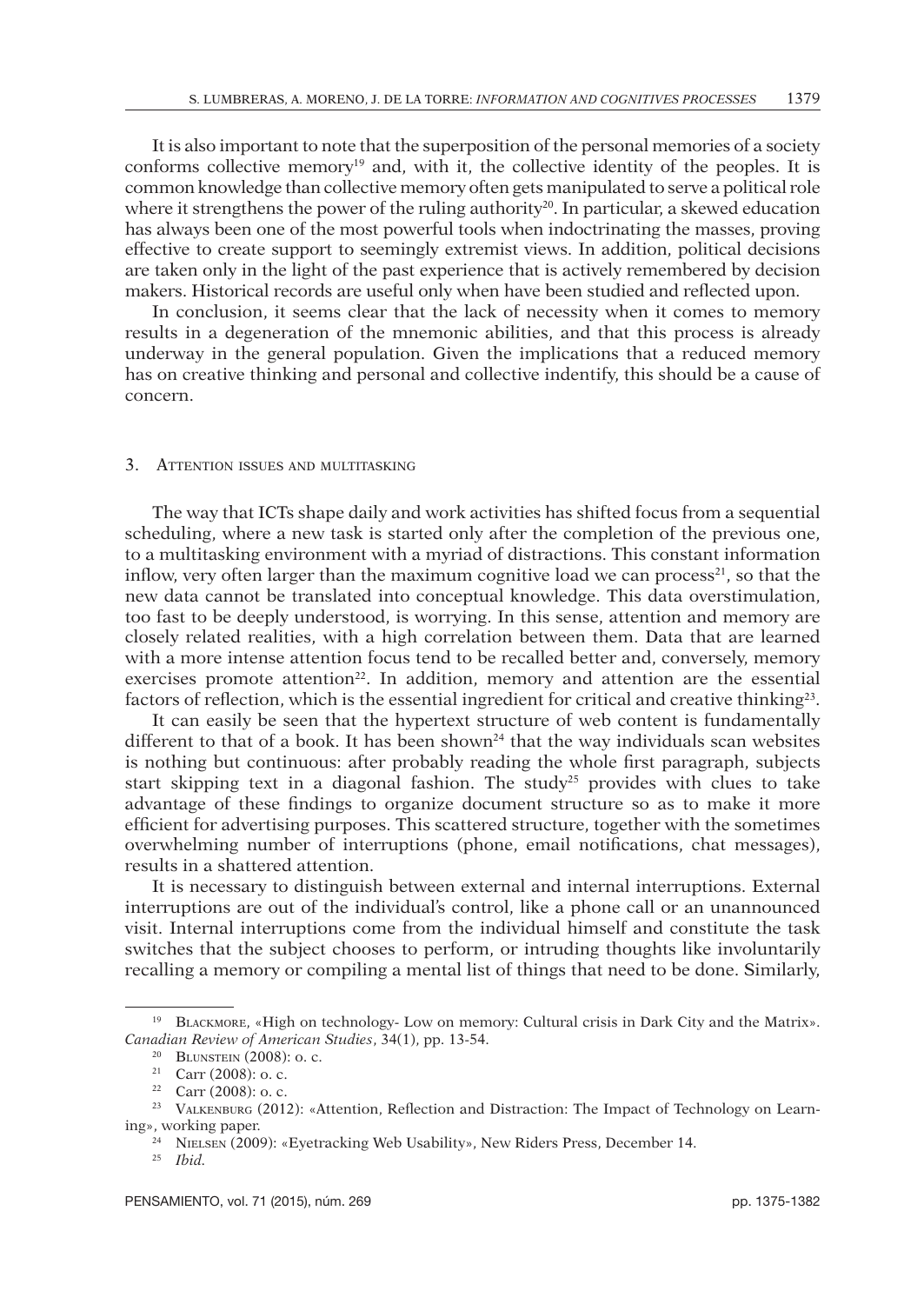distractions are classified as active —such as singing or talking— or passive —such as listening to music—. Active distractions have been reported to cause more damage to attention than passive distractions<sup>26</sup>. In addition, it has been shown that subjects who suffer more frequent external interruptions tend to experience more internal distractions as well<sup>27</sup>, pointing to the fact that when attention is damaged the effect will be compounded by an increased inability to maintain focus.

Hallowell, as cited in Valkenburg<sup>28</sup>, defines multitasking as a «*mythical activity in which people believe they can perform two tasks simultaneously*». Only a very reduced percentage of the population  $(2.5\% \text{ according to Watson}^{29})$ , known as «supertaskers» are able to undertake several tasks at the same time without any deterioration in performance. For the remaining population, it has been shown that multitasking results in a loss of efficiency of around  $30\%$ <sup>30</sup>. In addition, paradoxically, it seems that chronic multitaskers have their performance affected even more adversely than the general population. They perform worse not only in attention tests, but also in the task-switching tests31. It seems, thus, than multitasking is an activity that we perform worse the more we exercise it.

It has been argued that the general population is increasing its  $IQ^{32}$ , and therefore ICTs and other relatively recent lifestyle changes are having an either neutral or modestly positive effect on our cognitive abilities. However, as discussed in Valkenburg<sup>33</sup>, this increase has been solely due to the improving scores in visual memory and tasks related to visual processing such as pattern recognition. This increase has overcompensated the declining scores in verbal comprehension and other related skills. The ability to pay attention to a text is deteriorating. We see better, but understand less.

As mentioned above, attention is necessary for reflection. There are already studies that link impulsivity as a personality trait to attention deficits. Within this context, reading would be associated with reflection and TCIs with impulsivity $34$ . The case of television is particularly interesting, with TV exposure considerably increasing the risk of children to suffer from Attention Deficit Disorders (ADD) in the future. In general, Hallowell has identified an «Attention Deficit Trait» in people exposed to multitasking. TCIs could be partly responsible for the spectacular rise in the number of diagnosed attention disorders.

As Nietzsche already expressed «*Nowadays everyone is like the travelers who get to know a land and its people from a train carriage*», as cited in Jackson<sup>35</sup>. Widespread damage to our attention capabilities will result in a generalized impulsivity and a decline in creative and critical output. Damaging our ability to focus and reflect would result

<sup>26</sup> Dzuback (2008): «Multitasking: the Good, the Bad and the Unknown», *Synergy: the Online Journal of the Association for the Tutorial Professio*n. September. Retrieved from www.myatp.org/Synergy\_1/ Syn\_6.pdf.

<sup>&</sup>lt;sup>27</sup> OpHIR *et al* (2009): «Cognitive Control in Media Multitaskers», *Psychological and Cognitive Science*.<br><sup>28</sup> VALKENBURG (2012): o. c.

<sup>&</sup>lt;sup>29</sup> Warson *et al* (2010): «Supertaskers: Profiles in extraordinary multitasking ability», *Psychonomic Bulletin & Review*.

<sup>30</sup> Crenshaw (2005): *The myth of multitasking: How doing it all gets nothing done*. Jossey-Bass editions.

<sup>31</sup> Ophir *et al* (2009): o. c.

<sup>32</sup> Valkenburg (2012): o. c.

<sup>33</sup> Valkenburg (2012): o. c.

<sup>&</sup>lt;sup>34</sup> CHRISTAKIS (2004): «Early Television Exposure and Subsequent Attentional Problems in Children», *Pediatrics*.

<sup>35</sup> Jackson (2009): *Distracted: The Erosion of Attention in the Coming Dark Age*, Prometheus books.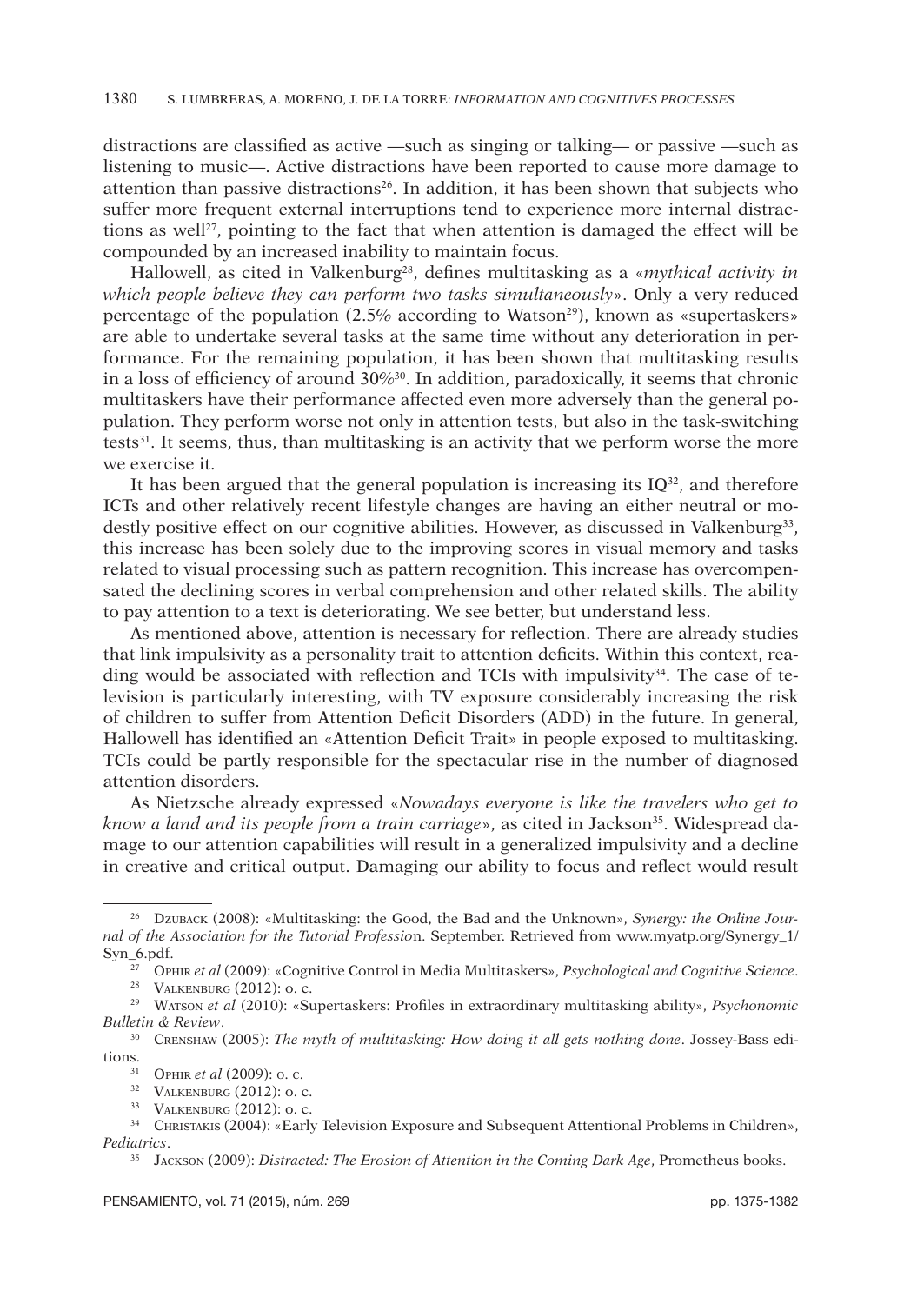in inevitable damage to the high-level activities that we consider at the core of what it means to be a human being.

## 4. HAVE WE CREATED A «JUST GOOGLE IT» GENERATION? FURTHER DISCUSSION ON THE consequences of the Fourth Revolution

Since searching engines were introduced and internet connection became widely available, a large part of the population can access immediately not only raw data but also prepared solutions for common problems. Just typing the question on *google* or searching for a topic on *e-How* provides with easy step-by-step guides on issues from computer science to daily housekeeping. It is possible to log into forums and ask for advice on any possible matter, or perform a medical self-diagnosis just introducing our symptoms on a website. Even more importantly, social media sites and other web-based applications such as chats are increasingly becoming the communication channel of choice. Furthermore, the popularization of mobile internet devices is enabling all these activities anywhere, any time.

Therefore, independent problem solving and experimenting is becoming less frequent in daily life. Will the lack of practice, as seen in the cases of memory and attention, imply a degeneration of the ability? Will we be less able to deal with our problems on our own, or to keep in touch with our friends and family without the support of devices? Will we become dependent on them? It seems that this is already happening. Internet Attention Disorder (IAD) is being discussed for inclusion in the Diagnostic and Statistical Manual of Mental Disorders. Specific numbers on the incidence of this condition are difficult to assess given that objective diagnosis criteria are still missing. However, it seems clear that concerns are justified<sup>36</sup>.

Another interesting aspect of the changes is that the use of ICTs at the workplace appears to have increased productivity as a whole. Communications got more efficient, and this resulted in the internationalization of businesses globally and in a dramatically increased flexibility for a vast proportion of jobs. However, some new problems have arisen in the current context. Feelings of isolation and stress are reported more frequently by workers who rely on ICTs more heavily for the undertaking of their daily activities<sup>37</sup>.

Very importantly, some of the tasks that were once carried out by ordinary workforce have now been automated. Concerns about the damaging impacts of automation on employment, especially on unskilled labor, appeared with the First Industrial Revolution. Folk tales like the story of *John Henry* soon permeated into popular culture. John Henry is told to be a former African American slave working on the construction of new railroads in the United States. When a steam hammer machine was bought to work and the jobs of his coworkers were put at risk, he took a challenge to beat the machine with his hammer and physical strength. He won but, sadly, died of exhaustion soon afterwards. The story became an allegory of the tragedy of the machine versus man<sup>38</sup>.

<sup>&</sup>lt;sup>36</sup> Byun *et al* (2009): «Internet Addiction: Metasynthesis of 1996–2006 Quantitative Research», *CyberPsichology and Behaviour*, 12(2).<br><sup>37</sup> Ipsos (2008): «Workplace trends: Impact of Technology», Report prepared for Lexmark, Novem-

ber.

<sup>38</sup> Grimes (2006); «Taking Swings at a Myth, With John Henry the Man», *New York Times*, Books section, October 18.